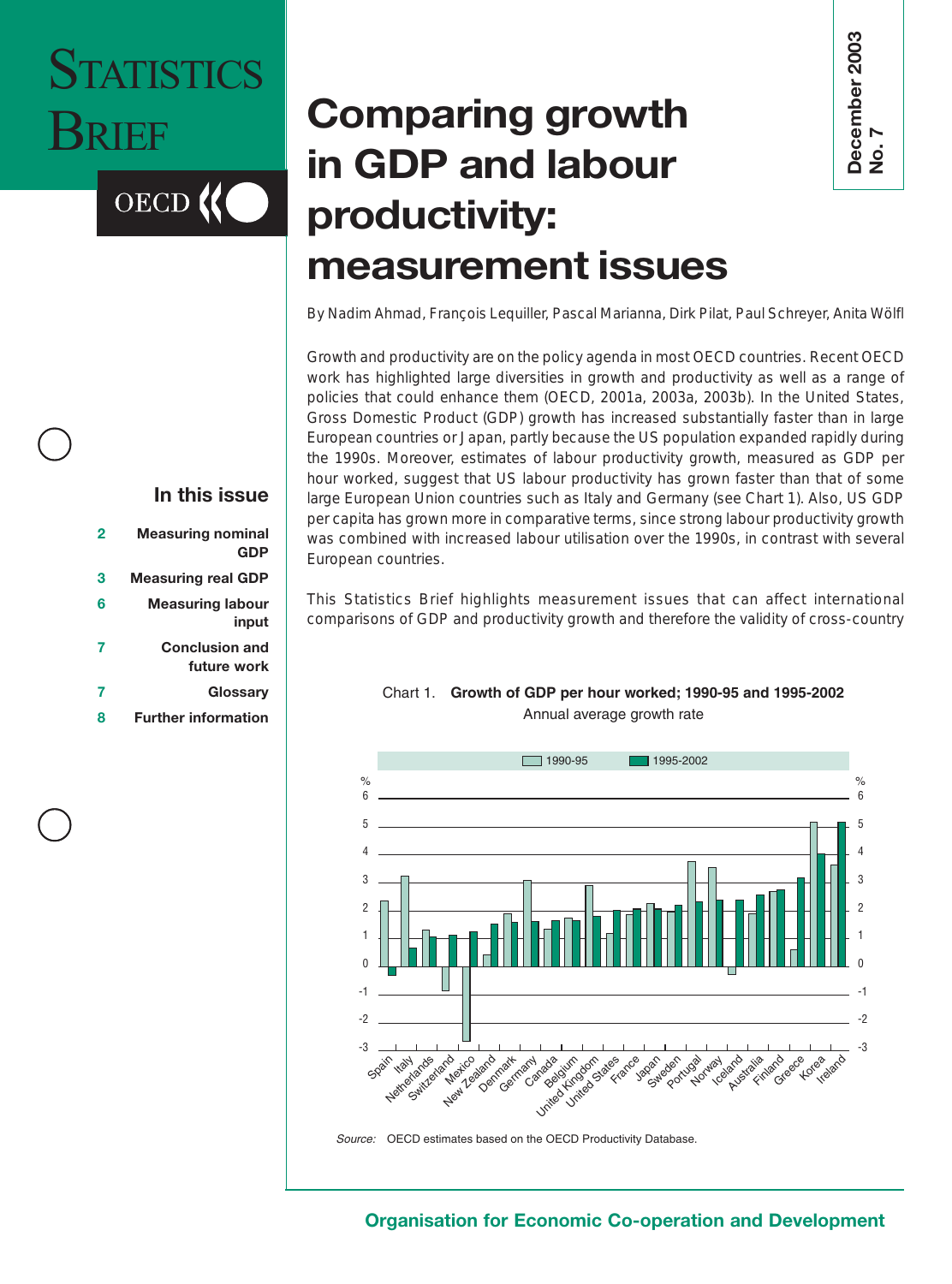<span id="page-1-0"></span>analysis.<sup>1</sup> These measurement issues do not undermine the strong performance of the United States compared to the large EU countries and Japan for real GDP growth during the period 1995-2002. However, differences in annual average growth of GDP per capita and labour productivity between these countries for the same period are small enough to fall within the range of statistical uncertainty.

#### **Measuring nominal GDP**

Comparability of nominal GDP is significantly dependent on the use of a common conceptual framework. The current framework is the 1993 version of the international "System of National Accounts" (SNA), which nearly all OECD member countries now use as the basis of their national accounts. Despite this convergence, however, some differences still exist between countries regarding the degree to which the manual has been implemented.<sup>2</sup>

#### *Military expenditures*

The coverage of government investment in the US National Income and Product Accounts (NIPA) is wider than that recommended by the SNA, since it includes expenditures on military equipment that are not considered assets by the SNA. The other OECD countries strictly follow the SNA in this matter. As the amount of public investment affects the level of GDP, this results in a statistical difference in the GDP measurement. Fortunately, the impact on GDP *growth* tends to be relatively small. Over the past decade, this methodological difference has only reduced annual US GDP growth by 0.03% on average. Recent planned increases in US military expenditure may reverse this effect, however. Convergence on this issue is expected in the next edition of the SNA, in 2008. In the meantime, the OECD publishes data for the United States in its Annual National Accounts Database, which adjusts for this difference.

#### *Financial intermediation services*

Most banking services are not explicitly charged. Thus, in the SNA, the production of banks is estimated using the difference between interests received and paid, known as "Financial Intermediation Service Indirectly Measured" (FISIM). All OECD member countries estimate total FISIM. While it is relatively straightforward to estimate FISIM, the key problem is breaking it down between final consumers (households) and intermediate consumers (businesses). Only the former has a direct impact on GDP. In the United States, Canada and Australia, such a breakdown has been estimated in the national accounts for some time, in accordance with the SNA. In Europe and Japan, however, the implementation of a breakdown between final and intermediate consumers has been delayed until 2005.

Before the NIPA was comprehensively revised in December 2003, imputed household consumption of financial services accounted for 2.3% of US GDP compared to zero in Europe and Japan. Fortunately, the impact on GDP *growth* is limited to less than 0.1% per year, the effect being positive in some years and negative in others. Furthermore, the recent revision of the US accounts has significantly reduced the difference in levels to probably just over 1% of GDP, thus roughly halving the impact on growth. Preliminary estimates suggest that with the implementation of the allocation of FISIM between both sectors in 2005, GDP levels would increase by approximately 1.3% in European countries and by nearly 3% in Japan. With these changes, diversities arising from methodological differences should be mostly eliminated.

#### *Investment in software*

Measurement of software investment is another significant issue in the comparability of GDP. The SNA recommends that software expenditures be treated as investment once the acquisition satisfies conventional asset requirements. When introduced, this change added nearly 2% to GDP for the United States, around 0.7% for Italy and France, 0.5% for the United Kingdom. Doubts on the comparability of these data were raised when comparing "investment ratios", which are defined as the share of total software expenditures that are recorded as investments. These ratios range from under 4% in the United Kingdom to over 70% in Spain (see Chart 2). One would have expected them to be roughly the same across OECD countries.

An OECD/Eurostat Task Force established in October 2001 confirmed that different estimation procedures contributed significantly to the differences in software capitalisation rates, and a set of recommendations describing a harmonised method for estimating software was formulated (see Lequiller, *et al*, 2003; Ahmad, 2003). Most of these recommendations eventually will be

<sup>1.</sup> For more detail on this subject, see Ahmad, *et al*, 2003 at http://www.oecd.org/findDocument/ 0,2350,en\_2649\_33715\_1\_119684\_1\_1\_1,00.html

<sup>2.</sup> An important issue not considered in this paper relates to valuing activities in the non-observed economy. This is the subject of Statistics Brief No. 5.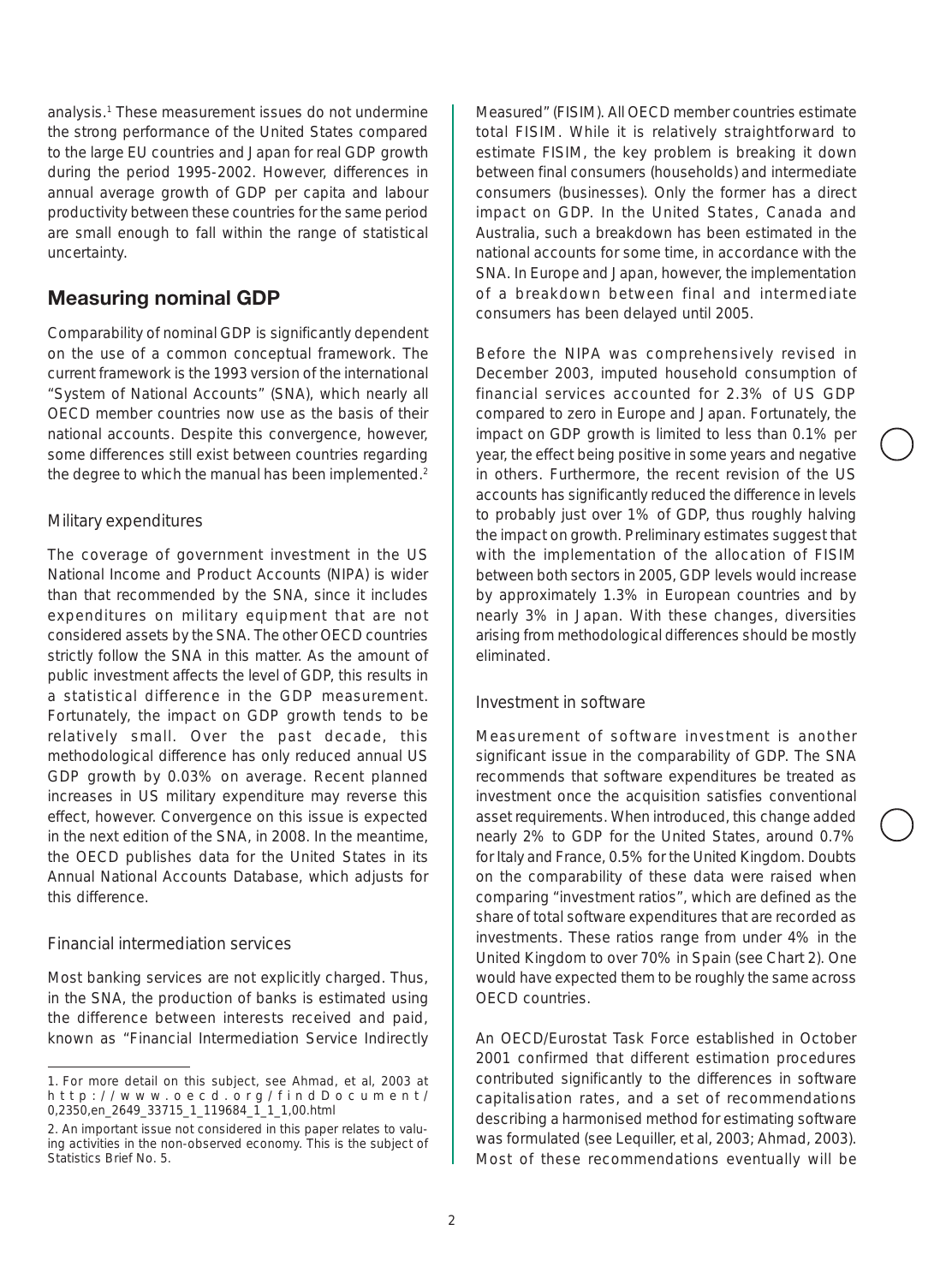<span id="page-2-0"></span>

implemented by countries but until then differences in software and GDP measures will persist.

In practice, National Statistical Offices use one of two distinct methods to estimate software investment. The first derives data from business accounts. The second disregards business accounts, measures the total supply of computer services in an economy and estimates directly the amount of software with asset characteristics. The first approach tends to produce systematically lower estimates of investment than the second. This is mainly because businesses tend to use very prudent criteria when capitalising software, particularly if there are no tax incentives for doing so. Countries using the second approach, such as the United States, had a higher measured investment than countries such as France, the United Kingdom and Japan where statistical methods were more inspired by the first approach. As a result, while the amount of total software expenditures may be more or less similar, the amount of software expenditures recorded as investment, *and thus included in GDP*, is significantly higher in the United States than in France, the United Kingdom or Japan for purely methodological reasons.

The impact of these methodological differences on GDP growth can be substantial. Chart 3 shows the estimated impact on GDP growth in the United States, assuming an investment ratio of 0.04 (which is the one currently used in the United Kingdom), and for the United Kingdom, assuming an investment ratio of 0.4 (which is close to that used in the United States and some other countries). In both cases, the OECD Task Force procedure for ownaccount production is applied and a number of assumptions are made.

The results show that the impact on UK GDP growth can reach 0.2%, and even 0.4%, in some years. Similar results are likely to occur depending on the size of the investment ratio in each country and the approach used. Changes of between +/-0.25% of GDP should thus be expected. However, the variations in growth arising from the different methodologies is unlikely to be as large from 2000 onwards, since expenditure on software before then was exceptionally high to address the Y2K problem.

#### **Measuring real GDP**

Measurement becomes even more complicated when price and quality changes have to be accounted for. In this paper only temporal price indices are discussed, not spatial price indices (see Box "Purchasing power parities in comparisons of labour productivity growth").

#### *Adjusting for quality change: the role of hedonic price indexes*

A widely discussed issue at the height of the "new economy" debate was the international comparability of rates of economic growth, given that the United States and some European countries apply very different statistical methodologies to the computation of price indices for information and communication technology (ICT) products. Because an alternative price index

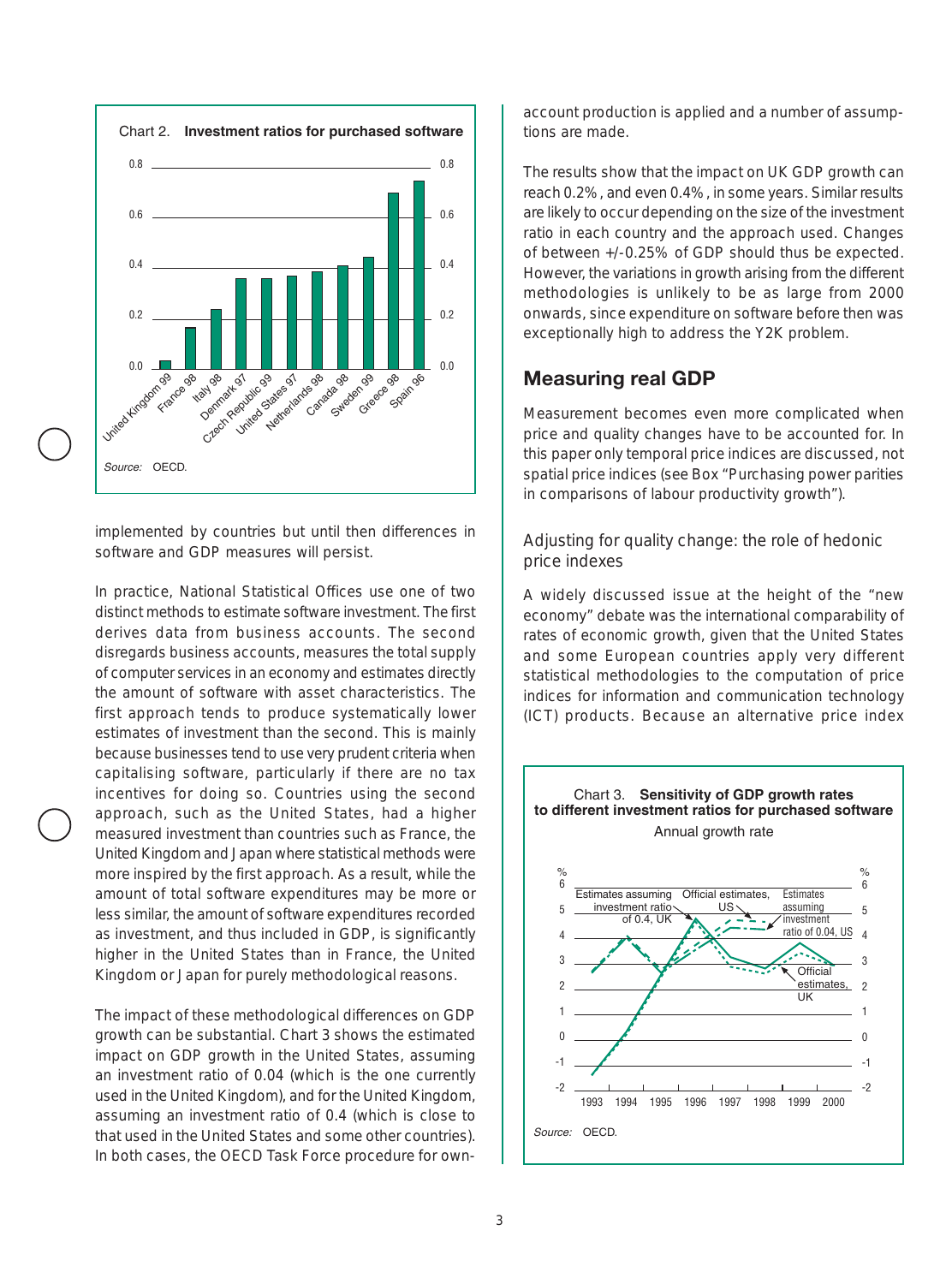translates into a different measure of volume growth, the question has been posed whether some, or all, of the measured variation in growth between countries is a statistical illusion rather than reality.

The main challenge is to accurately account for quality changes in these high-technology goods, for example computers. The necessary quality adjustments are not standardised across countries. Consequently, between 1995 and 1999, the US price index of office accounting and photocopying equipment (which includes computers) dropped by more than 20% annually, compared with 13% in the United Kingdom and – at that time - a mere 7% in Germany.3 Because computers are internationally traded, their price changes should be similar across countries.

Another illustration of the difference in price indices is evident in Chart 4, which shows deflators for software investment. For example, the price index for Australia fell by about 30% between 1995 and 2000, while the price index for Sweden rose by about the same amount. This does not reflect real price movements but rather the dearth of price information available in this area.

Thus, at least part of the differences in measured price changes appears to be due to methodological differences. The natural question is: how would GDP growth in Germany, the United Kingdom or any other country change if US methods were applied? Clearly, if the US price index for computers is applied to Italy's or the United Kingdom's investment expenditure, their investment volume will show more rapid growth, as will the volume measures of the computer industry's output. However, the direct effect on GDP growth of different price indices is limited owing to three factors.

First, only final products have an impact on GDP. Thus, errors on the price index of an intermediate good such as semiconductors will only affect the contribution of the semiconductor industry to total GDP growth but not GDP growth itself. A second distinction is that, even for final demand products such as personal computers, the impact of an error on the price index will only affect GDP if the product is manufactured in the country. Third, if imported products are used as intermediate inputs then the absence of hedonic deflators in a country's national accounts will lead to an *overstatement* of real GDP growth (assuming that hedonic deflators represent the preferred measure) because imports will be lower and imports have a negative impact on GDP.



This is why simulations to obtain an order of magnitude for the impact of price adjustments of ICT products on the rate of change of real GDP lead, in general, to only modest effects, around +0.1% (Lequiller, 2001; Deutsche Bundesbank, 2001; Schreyer, 2002). A review of the impact of hedonic price indices on aggregate volume growth in the United States found that the quality change in personal computers added 0.25% to the estimate of annual real GDP growth over the period 1995-99 (Landefeld and Grimm, 2000). While quite high, this has to be put in proportion to a rate of real GDP growth of 4.15% per year in the United States during this period.

#### *Measuring real output in services*

The service sector now accounts for about 70 to 80% of aggregate production and employment in OECD economies and continues to grow. But measuring output and productivity growth in many services is not straightforward. The measurement of *non-market services* is even more difficult, because, by definition, there is no output price and thus no deflator, other than costs. Health and education are the main non-market services and they have a significant impact on GDP because they contribute to final demand. This difficulty may raise doubts regarding the international comparability of the volume estimate of production of these sectors. In this paper we have focused on the health and social services sector.

Currently, a vast majority of OECD countries measure volumes of health services as the sum of deflated costs. However, such input-based methods fail to reflect the

<sup>3.</sup> Germany has recently introduced hedonic methods for IT products. The first publication of these data took place in 2002.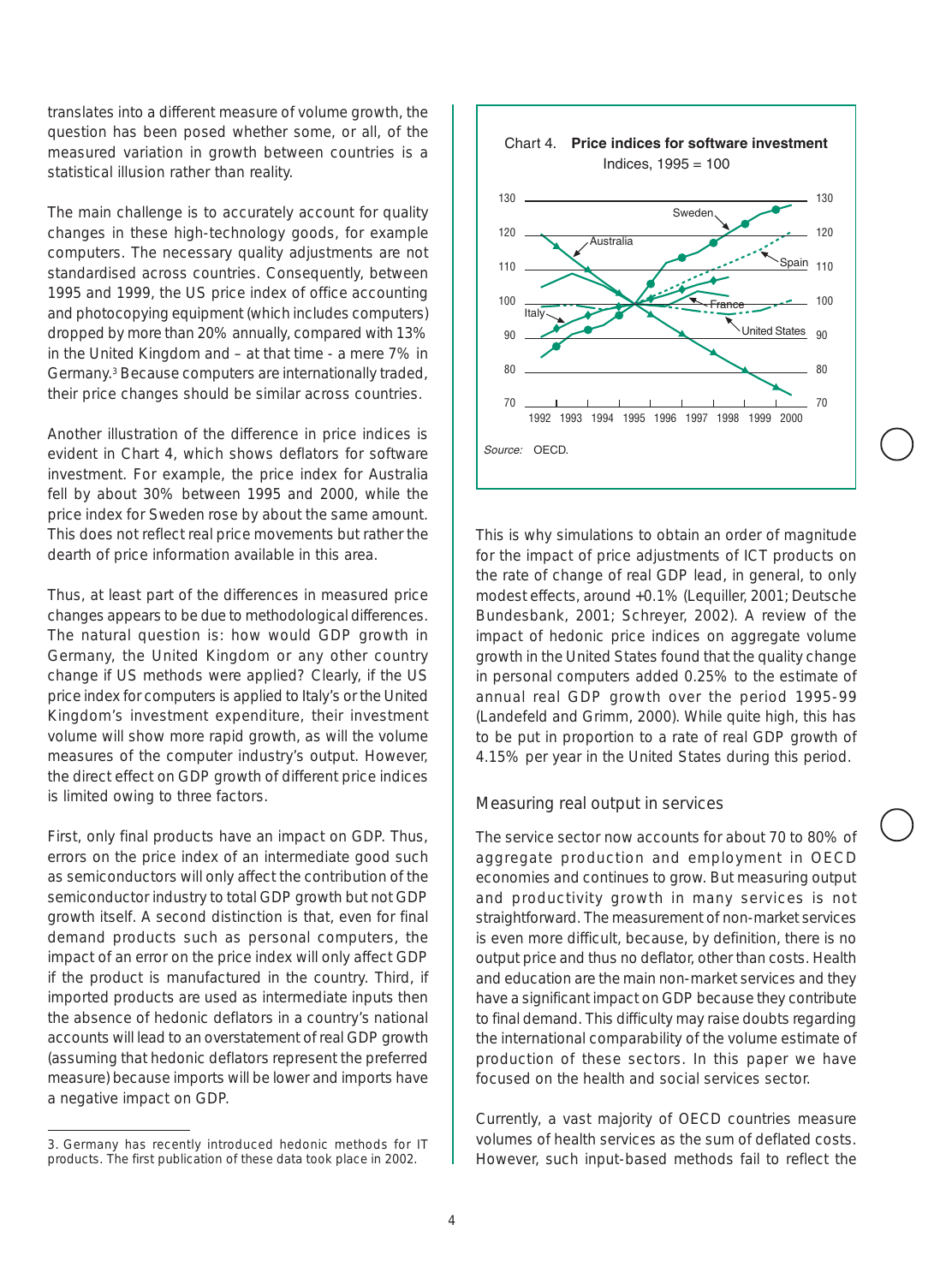quantity and quality of output, thereby mis-measuring productivity growth. Some countries have therefore tried to implement what are called output measures. Chart 5 shows that measured productivity in health and social services is in secular decline in the United States and Italy, while increasing slightly in France and steadily in Japan. Given the nature of the industry and given the difficulty in obtaining appropriate price and volume measures, it would seem that at least some of the crosscountry differences in productivity growth are due to measurement differences. However, it is very difficult to quantify these effects.

#### *Zero productivity simulations*

Noting that certain service industries have been characterised by prolonged periods of negative measures of productivity growth, one could conclude that poor measurement may provide an explanation. Wölfl (2003) simulated what would happen if productivity growth in these services for France, the United States and Germany had not been negative but zero and further simulated the impacts on measured overall labour productivity growth. The empirical results suggest strong negative indirect effects on measured productivity growth for industries that use these services, partly outweighing the direct positive effect of the adjustment on productivity growth for the services themselves. The effect on aggregate productivity growth may be very small, depending on the type of measurement problem and the importance of the adjusted services for other industries



#### **Purchasing Power Parities in comparisons of labour productivity growth**

Purchasing Power Parities (PPPs) for GDP are spatial price indices that compare levels of real GDP and its components internationally. As they are associated with level comparisons, there is normally no need to invoke PPPs for comparisons of growth in GDP and productivity. Thus, the method used by countries to compile the data discussed in the main text does not involve PPP. However, in principle, it is possible to construct an index of relative output growth by using a time series of PPPs, and applying them to one country's current-price GDP. The resulting GDP level, expressed in current international prices, can then be related to the GDP level of another country to form an index of relative GDP growth between two countries. This method is based on different weighting schemes and indeed, empirical differences can be sizable as recently shown by Callow (2003). One might argue that the comparison of the two methods should in itself be interesting because it reveals effects of different weighting schemes. This is true in a world of complete and high-quality statistics. Practically, however, PPPs are based on a smaller sample of prices and on less detailed weights than national price indices. For purposes of comparing relative output and productivity growth, the comparison based on constant national prices is preferred. PPPs should be used when output and productivity levels are the object of comparison across countries. For more detailed discussion of PPPs, see Statistics Brief No. 3.

and for the total economy. Setting negative productivity growth rates at zero, would lead, for instance, to a 0.19 percentage point change in measured aggregate productivity growth for France and a 0.08 percentage point change for the United States over the period 1990- 2000. While these effects would directly translate into measured labour productivity growth, they are comparatively small.

#### *The choice of index numbers*

GDP growth is a single number, drawn up as a combination of the change in volumes of the several hundred goods and services categories that constitute the classifications of national accounts. To compile this number, countries use different formulae in practice, even if the trend is toward using chained rather than fixed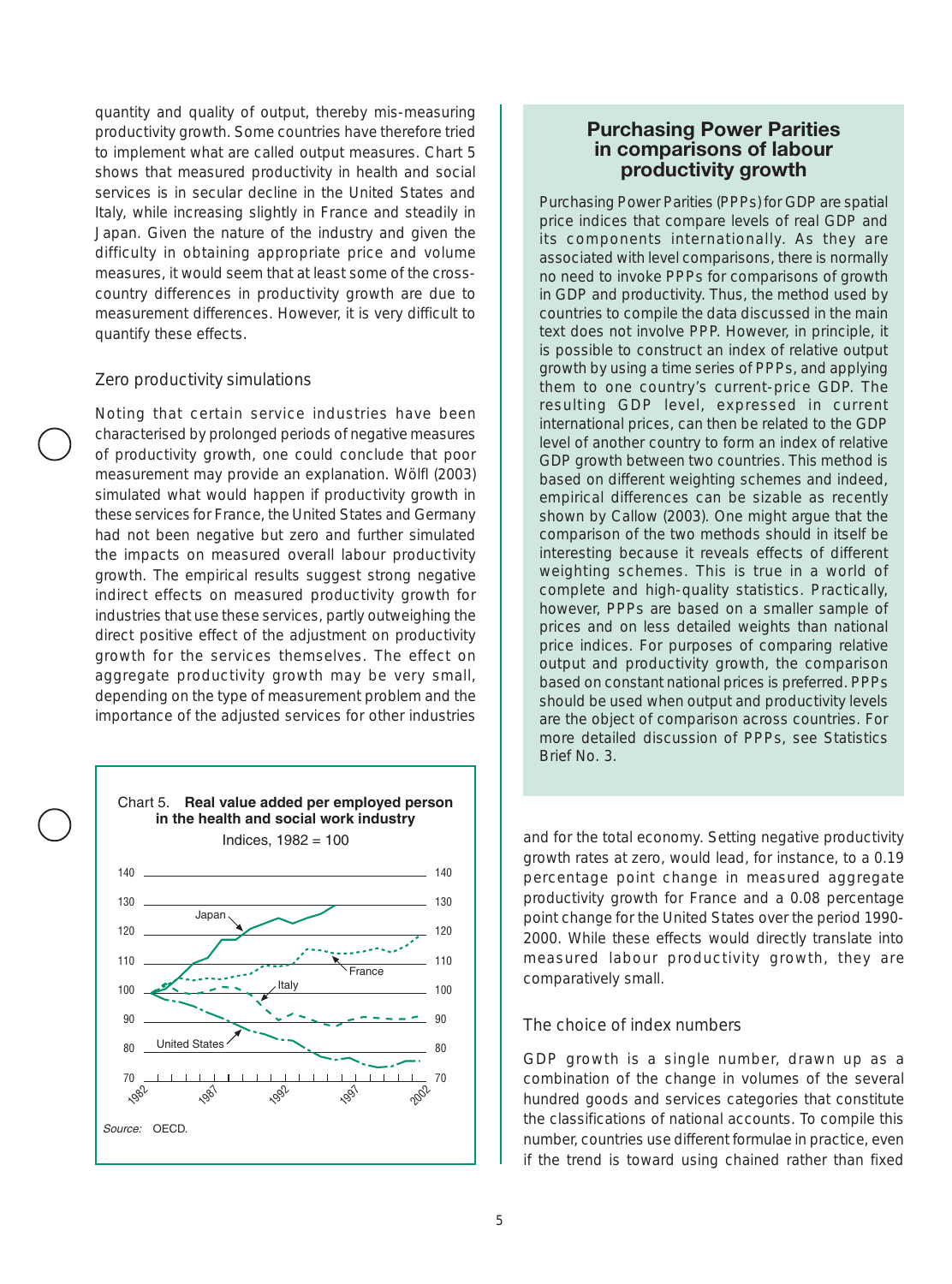<span id="page-5-0"></span>formulae. "Fixed base" Laspeyres volume indices are currently still in use in some OECD countries (e.g. Japan, Germany, Finland, Spain, Sweden and Switzerland). Annually chained Laspeyres indices are the formula recommended by Eurostat for its Member countries. About half of the EU countries have changed their national accounts to a chained annually re-based Laspeyres method, and the remainder will change by 2005. The Australian and New Zealand accounts are also based on this index number formula. Annually weighted Fisher indices are currently used in the national accounts of the United States and Canada.

With regard to international comparability, does it matter which index number formula is chosen to compute volume GDP growth, given the same set of prices and quantities for GDP components in two countries? Schreyer (2001) used detailed final expenditure statistics to assess the effects of choosing fixed Laspeyres index numbers over chained Fisher index numbers, in the presence of significant relative price changes. The results confirmed that chained Fisher indices tend to produce systematically lower figures for GDP growth than fixed Laspeyres, ranging from -0.26% per year in Japan to -0.06% per year in Canada, the US being at -0.15%. In this case, the statistical methods implemented in the United States have thus decreased the estimate of GDP growth compared to other methods.

#### **Measuring labour input**

Labour input can be measured using total employment, total hours worked, or a quality adjusted measure of labour input. Considering the importance of the change in the number of hours worked, adjusting for this is particularly important for cross country comparisons of labour productivity. Chart 6 illustrates that in most OECD countries, while productivity growth over the 1995-2002 period was much more rapid after adjustment for hours worked, this difference is not similar for all countries. It is negligible for the United States, but important for Japan, France and Germany. Unfortunately, adjustments for the composition of labour are not available.

Data on total hours worked (computed using surveys carried out on households or enterprises) are often not consistent with National Accounts. Some uncertainty remains regarding the comparability of measures of hours worked in OECD countries although this uncertainty is greater for the level of hours worked than for its growth

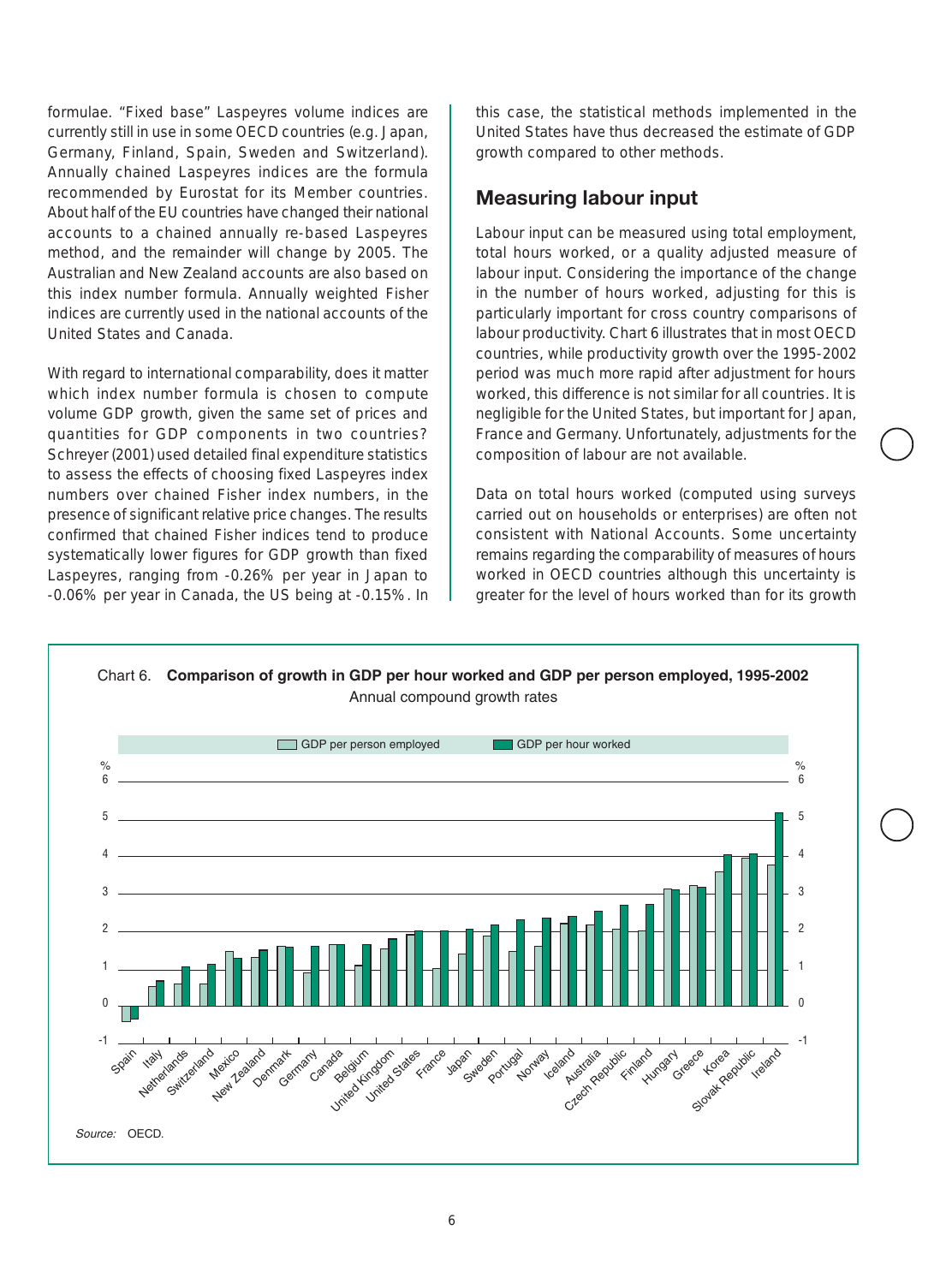<span id="page-6-0"></span>rate. Nevertheless, comprehensive estimates of annual working time currently exist only for a limited number of OECD countries and the quality of data in this area therefore differs across Member countries, introducing some uncertainty in measures of labour productivity growth. Total hours worked can be derived by combining estimates of annual hours worked per person employed with average employment levels over the year that are in accordance with National Accounts production boundaries. Such employment series have not been collected systematically or examined very closely in the past. The quality of the labour productivity measures has relied on the vigilance of the analysts and their understanding of the annual hours and employment series. Work is currently underway at the OECD to develop a series of estimates of total hours worked that ensure the consistency over time of employment and annual hours worked in calculations of labour productivity.

#### **Conclusion and future work**

This paper cannot be considered to fully cover all statistical differences in GDP and productivity growth between countries. In particular, the comparability of imputed rents has not been explored and some methodological differences remain probably yet to be discovered. However, the impression is that the known differences remain small when compared to total growth differentials. Therefore, the assessment of a substantially more rapid growth in the US cannot be undermined by statistical defects. However, growth differentials for GDP per capita or labour productivity between the US and other countries have been smaller on average during 1995-2002. The diagnosis remains therefore more fragile for these variables, in particular considering the difficulties regarding the measurement of labour input. The OECD is highly committed to working with Member countries towards maximising convergence on statistical methodologies and to provide a better statistical base for such analyses. In this regard the organisation is currently developing a reference database on productivity at the aggregate level. ■

#### **Glossary**

*ICT:* This stands for Information and Communication Technologies. It covers the range of new information goods and services, from software and computers to mobile phones, including semi-conductors.

*Hedonic pricing:* This refers to a technique which consists of using econometrics to price the different characteristics of a product, thus allowing price index compilers to take better account of the differences in the quality of the product. A good synonym would be "fully quality adjusted price indices". In general, hedonic pricing leads to price indices which grow slower (or decrease more) than non-hedonic pricing.

#### **Previous issues of Statistics Brief www.oecd.org/statistics**

No. 1, October 2001 – Trade in Goods and Services: Statistical Trends and Measurement Challenges

No. 2, February 2002 – Creation of the Euro Area: Implications for Economic Statistics

No. 3, March 2002 – Purchasing Power Parities – Measurement and Uses

No. 4, June 2002 – Measuring Student Knowledge and Skills: The PISA 2000 Experience

No. 5, November 2002 – Measuring the Non-Observed Economy

No. 6, October 2003 – Measuring Regional Economies